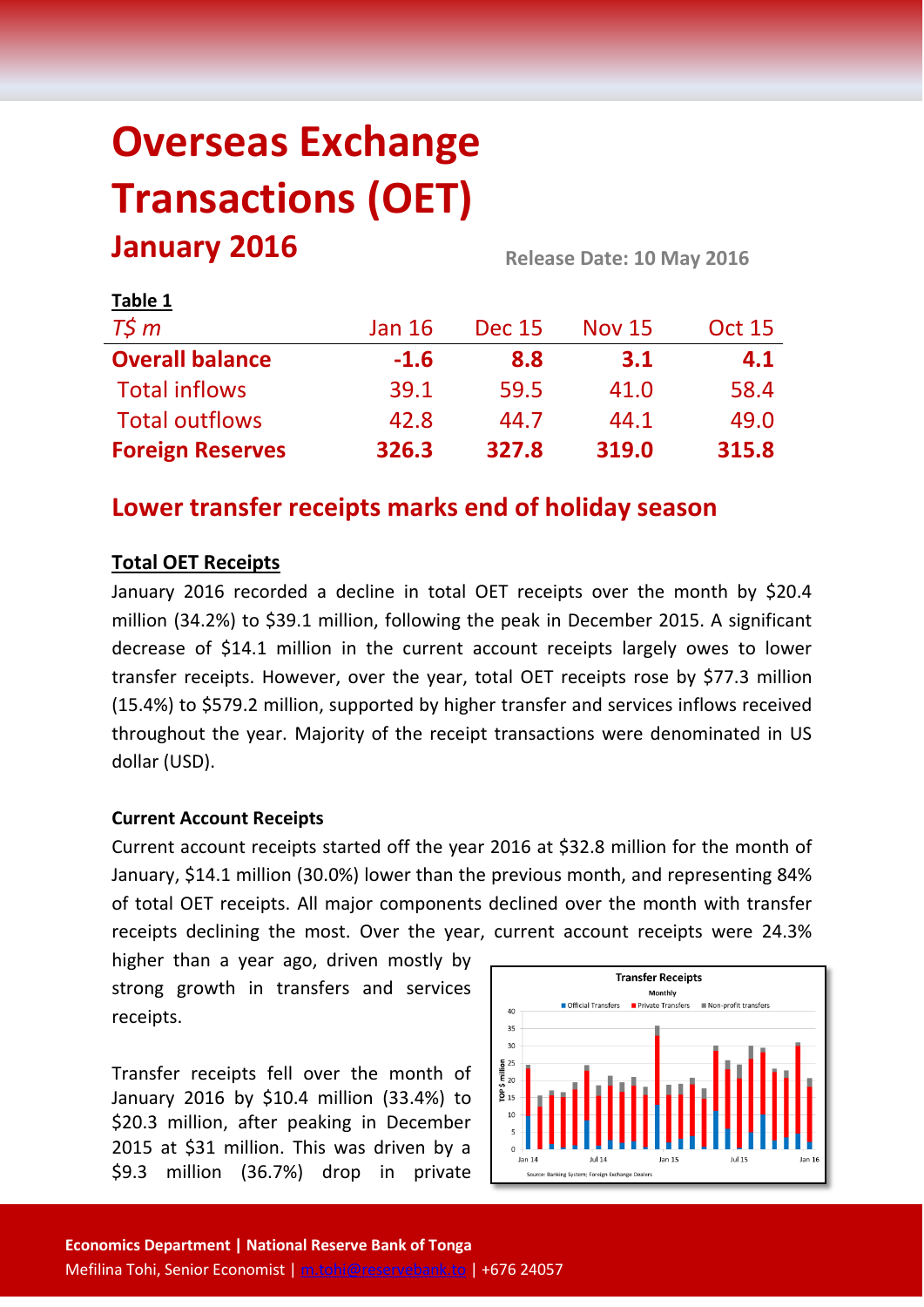transfers to \$16 million, due to the end of the Christmas festivities last month. Official transfers also declined by \$2.4 million (52.9%) offsetting a \$1.3 million rise in transfers received by non-profit organizations. Over the year ended January 2016, transfer receipts rose to \$295.3 million, which is 20.8% higher than the previous  $vear.<sup>1</sup>$ 

Service receipts also fell over the month by \$2.1 million (17.7%) to \$9.9 million as both travel and other services declined by \$0.5 million (6.9%) and \$1.7 million (33.7%) respectively. This coincides with a fall in international arrivals by 28.3% marking the end of the Christmas holidays. Over the year ended January 2016, service receipts rose by \$34.7 million (36.6%) to \$129.7 million reflecting a strong services sector during the year.

Export receipts further declined over the month of January by \$1.2 million (52.3%) to \$1.0 million, with agricultural exports falling by \$0.9 million (78.1%) and other exported goods by \$0.3 million (76.1%). This is in line with a fall in the volume of agricultural exports for the month of January by 361.3 tonnes (67.8%), which may also be due to bad weather conditions





during the cyclone season. Proceeds from the export of fisheries and other marine products however, rose by \$0.2 million (21.7%) over the month. On year ended terms, export receipts slightly dropped by \$0.1 million (0.5%) to \$15 million due to a fall in proceeds from other exported goods despite the rises in the proceeds from the export of agricultural, fisheries and other marine products.

#### **Financial Account & Capital Account Receipts**

**.** 

Contributing to the lower OET receipts, were the decline in financial account receipts by \$5.3 million over the month to \$4.6 million. Tongan residents' withdrawal of funds from their foreign currency accounts overseas were lower this month compared to the previous month. Capital account receipts also fell by \$1.0 million due to lower

<sup>1</sup> Further information on remittances can now be found on our Remittances Data flash, available on the NRBT website.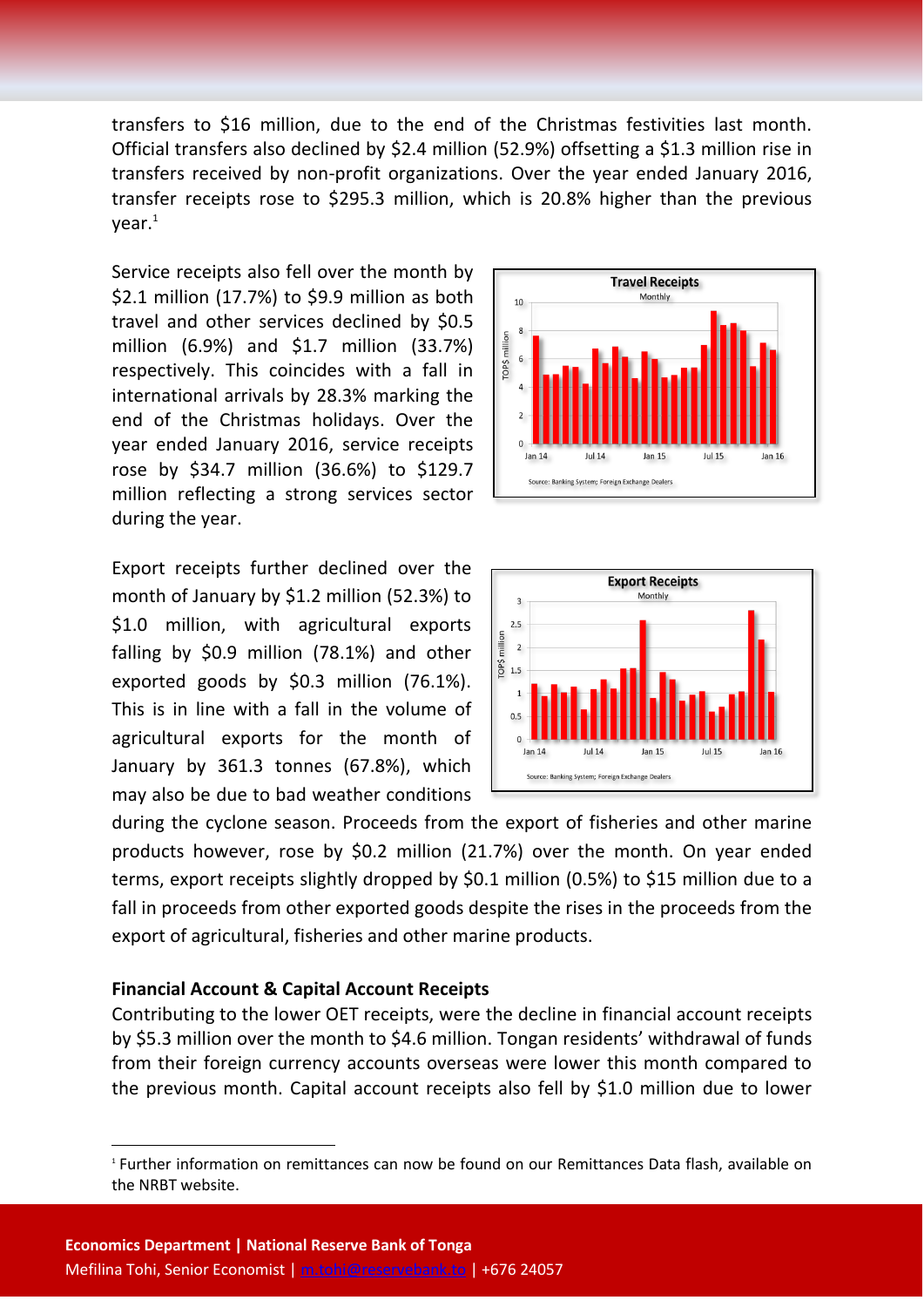receipts of official grants compared to the previous month, offsetting the rise in other capital transfer receipts.

## **Total OET Payments**

Total OET payments slightly fell by \$1.9 million (4.2%) in January 2016 to \$42.8 million, driven mostly by lower services payments compared to the previous month. On year ended terms however, total OET payments continued to rise by \$48.9 million (10.1%) from \$486.1 million to \$535 million attributing to higher payments made for imports and other financial investments.

#### **Current Account Payments**

Current account payments were \$1.5 million (3.5%) lower in January 2016 than the previous month, falling to \$40.1 million which represents 94% of total OET payments. Lower service payments for the month caused the overall decline in current account payments. Over the year, current account payments increased by \$30.2 million (6.6%) to \$487.9 million owing to higher import payments.

Services payments fell by \$1.6 million (17.5%) to \$7.5 million over the month, underpinned by lower payments for transport, telecommunication, and professional business services. Over the year, service payments were \$4.0 million (3.8%) higher this year than it was a year ago.

Import payments slightly rose by \$0.3 million (1.4%) to \$26.9 million over the month of January 2016. Higher payments for imports of oil, wholesale and retail goods offset the fall in payments for imports of construction materials. In yearended terms, import payments rose by \$25.2 million (8.9%) at the end of January 2016 to \$309.5 million, and accounted for 58% of total OET payments.



Primary income payments fell by \$0.4 million over the month, whereas transfer payments rose by \$0.1 million.

#### **Capital & Financial Account Payments**

There were no capital payments in January, compared to a \$0.1 million capital payment in the previous month. Financial account payments have fallen by \$0.3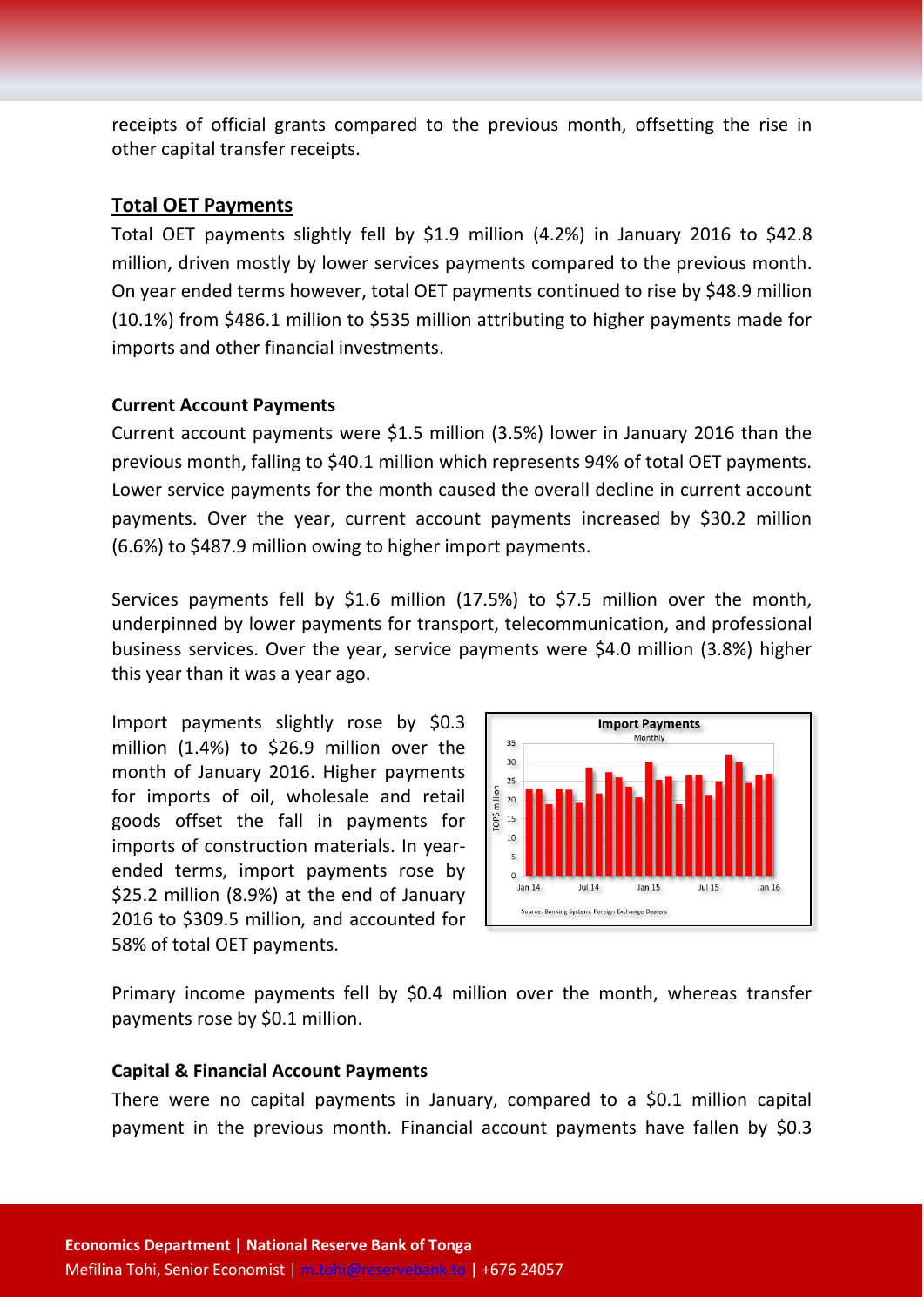million (10%) over the month to \$2.7 million supported by fewer external loan payments.

## **Overall Balance & Foreign reserves**

The balance of Overseas Exchange Transactions, which is equivalent to the net change to the foreign reserves level over the month of January 2016, was a deficit of \$1.6 million, following nine consecutive months of surpluses. Compared to the same month last year, this month's deficit is \$4.9 million lower. The net current account deficit combined with the lower net financial account surplus contributed to the

overall deficit. In year-ended terms, the overall balance was a surplus of \$39.1 million compared to only \$10.4 million in the previous year.

Foreign reserves slightly declined to \$326.3 million in January 2016, sufficient to cover 9.5 months of imports, and well above the NRBT's minimum range of 3-4 months of imports. The outlook for the foreign reserves is considered to remain comfortably above the minimum range, given the expectation of on-going remittance receipts, Government aid in the form of budget support, and other assistance from donor partners. However, delays to the inflow of these funds will pose a risk to the outlook.